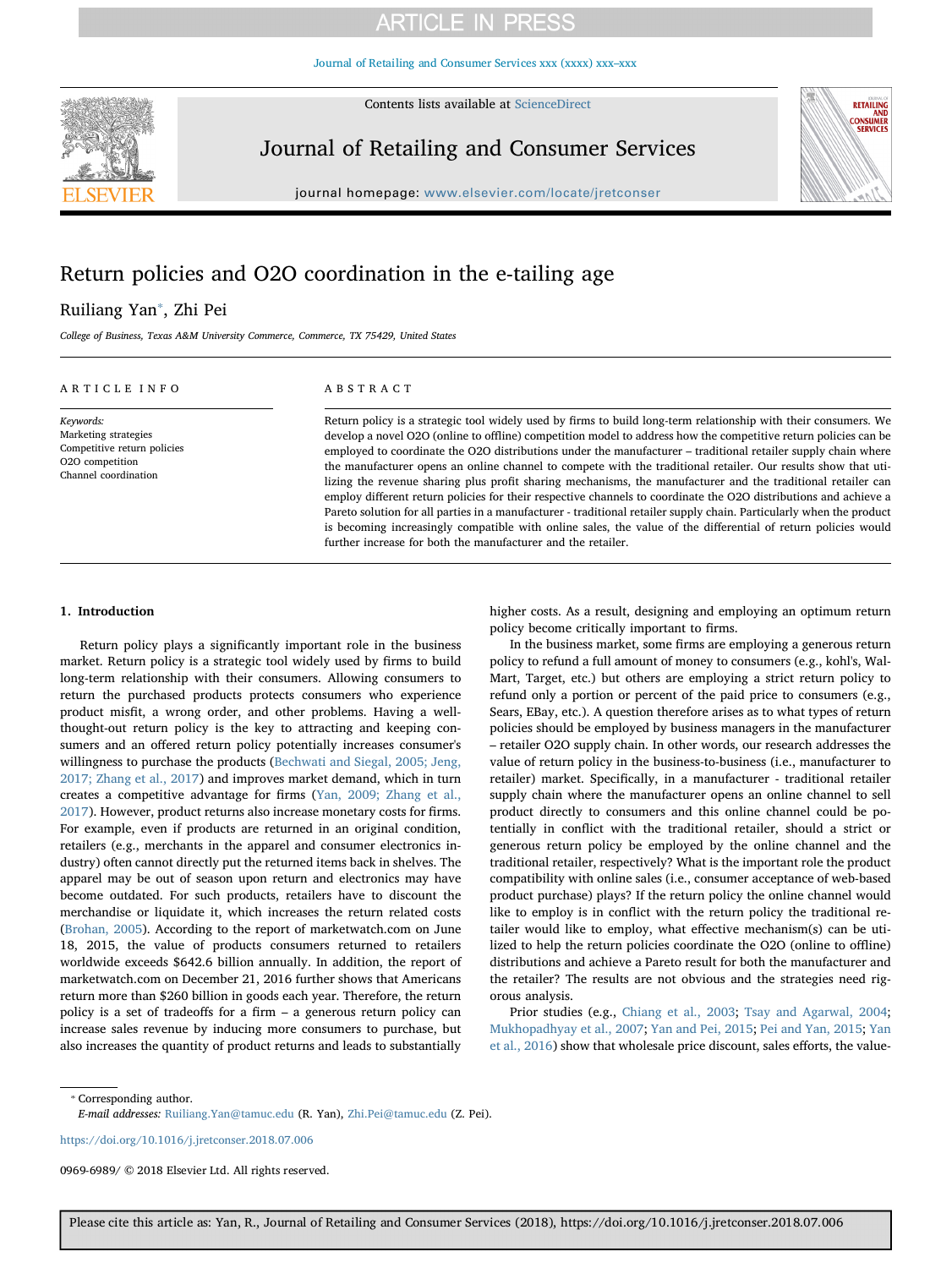added services, the supportive retail services, cooperative advertising, and information sharing can be utilized to coordinate the O2O distributions. However, all of prior studies in the extant literature ignored the strategic value of competitive return policies in the O2O distributions. In this paper, we develop a new O2O competition model to investigate how the competitive return policies can be utilized to coordinate the O2O distributions and influence the performances of supply chain players in the manufacturer – retailer O2O supply chain. This is a pioneer study in the extant literature. We first present a profit maximization model to obtain optimal strategies for each firm under the manufacturer – traditional retailer supply chain where the manufacturer opens an online channel to compete with the traditional retailer. We then analyze these and other strategies and show that utilizing the revenue sharing plus profit sharing mechanisms, the manufacturer and the traditional retailer can employ different return policies for their respective channels to coordinate the O2O distributions and achieve a higher profit for all parties in a manufacturer traditional retailer supply chain. Particularly when the product is becoming increasingly compatible with online sales, the value of the differential of return policies would further increase for both the manufacturer and the retailer.

The paper is organized as follows. In [Section 2](#page-1-0), we report the relevant literature review and explain our contributions. In [Section 3,](#page-2-0) we develop a new O2O competition model. In [Section 4](#page-3-0), we analyze a manufacturer - traditional retailer supply chain where the manufacturer opens an online channel to compete with the traditional retailer. Finally, [Section 5](#page-5-0) summarizes our research and proposes important managerial implications for business managers.

## <span id="page-1-0"></span>2. Literature review

A number of works studied the manufacturer's return policy offered to the retailer. For example, [Marvel and Peck \(1995\)](#page-7-9) incorporated the uncertainties of consumers' arrival and consumers' valuations to examine pricing strategy and return policy for firms and their result showed that offering return policy would raise retail price. [Webster and](#page-7-10) [Weng \(2000\)](#page-7-10) modeled a simple supply chain with one manufacturer and one single retailer and investigated the risk of return policy in the presence of demand uncertainty. Their results showed that both the manufacturer and the retailer would benefit from the risk-free return policy. [Choi et al. \(2004\)](#page-7-11) studied an optimal return policy for a twostage supply chain where the manufacturer could sell the returned products at a higher price on the e-market. Their results revealed that the returned product's selling price on the e-marketplace should be dynamic one with the consideration of the amount of stock on hand. [Chang and Pao \(2006\)](#page-7-12) studied the relationship between the quantity discount strategies and the return policies and showed when the retailer asks for a higher buyback price, the manufacturer would charge a higher wholesale price. Their result also showed that the quantity discount could become negative if the manufacturer's buyback price is too high. [Chesnokova \(2007\)](#page-7-13) examined the effect of return policies on market outcomes and consumer welfare and found that the decrease in product prices raises consumer welfare but the decrease in product reliability reduces it; however, the former dominates, thus aggregate consumer welfare always increases with the offered return policy. [Lu](#page-7-14) [et al. \(2007\)](#page-7-14) studied the channel coordination from firm's rebate, returns, and price protection policies and revealed that quantity discounts may never create a win-win situation; in order to achieve a win-win situation, the supplier may need to charge a higher wholesale price to the retailer for large orders. [Ding and Chen \(2008\)](#page-7-15) studied how to coordinate a three level supply chain with the consideration of return policy offered from the manufacturer to the retailer and showed that the flexible return policies do help improve the profit of whole supply chain, which can be shared among supply chain players. [Hsieh and Lu](#page-7-16) [\(2010\)](#page-7-16) studied the manufacturer's return policy in a manufacturer - two risk-averse retailers supply chain and found that the offered unit return

price from the manufacturer increases with the retailer's risk-averse; the offered unit return rice may reach the unit wholesale price if the retailers are highly averse to risk. [Gümü et al. \(2013\)](#page-7-17) investigated channel returns policies for durable products and revealed that a higher consumer's valuation of used products would motivate the manufacturer to offer a returns policy to the retailer. However, the aforementioned papers addressed the return policy offered from business (the manufacturer) to business (its retailer(s)), while our research addresses a return policy offered from business (retailer/seller) to consumers. Furthermore, the aforementioned papers addressed the value of return policy only in the sole traditional offline channel, while we address the value of competitive return policies in the environment of O2O competition.

A few studies examined consumer's response to retailer's return policy in the business-to-consumer (B2C) market. For example, [Davis](#page-7-18) [et al. \(1998\)](#page-7-18) used an analytical model to identify potential causes for offering a low-hassle return policy. Their results revealed that a lowhassle return policy can be offered only if the product's benefits cannot be consumed in a short period of time, the product line offers crossselling opportunities, and a high salvage value for returned products can be obtained. [Sarvary and Padmanabhan \(2001\)](#page-7-19) showed that return policy is an efficient demand-learning tool for retailer to reduce demand uncertainty when accurate information about demand is not available. [Yan \(2009\)](#page-7-1) studied the optimal price and return policy for product sold through online marketing and found that a return policy is beneficial for both the consumers and the retailer, particularly if the product is highly compatible with online marketing. [Venkatesan and](#page-7-20) [Kumar \(2004\)](#page-7-20) and [Petersen and Kumar \(2009\)](#page-7-21) revealed that product returns could positively affect the consumer's future buying behavior and help increase consumer's future value to the firm. Bonifi[eld et al.](#page-7-22) [\(2010\)](#page-7-22) studied the relationship between the characteristics of return policy and the quality of the e-tailer and found that the positive relationship between the e-tailer' quality and its return policy leniency only holds for non-consumable products. [Pei et al. \(2014\)](#page-7-23) empirically examined the effect of e-tailer's return policy on consumers' purchase behaviors and showed that e-tailer's return depth plays a positive role in influencing on the consumer's perceived fairness of the return policy and purchase intention. [Jeng \(2017\)](#page-7-24) investigated how the return policy generosity influences the consumer-perceived value and purchase intention when retailer's brand familiarity and product category are considered. The results showed that the lesser-known retailer would benefit more from generous return policy than the well-known retailer when a product needs a high-level return effort, but the well-known retailer benefits from generous return policy only if the product requires a low-level return effort. However, the aforementioned research focused on a business-to-consumer (i.e., the retailer/seller to its consumers) market, while we focus on a business-to-business (i.e., the manufacturer to its retailer(s)) market. Furthermore, the aforementioned research focused solely on the effect of a single retailer's return policy on the firm performance in a single distribution channel, while we focus on the effect of competitive return policies on firm performance in the environment of O2O competition and how the competitive return policies can be employed to coordinate the O2O distributions.

A substantial research studied the manufacturer - retailer O2O supply chain. For example, [Rosenbloom \(2007\)](#page-7-25) illustrated that while O2O distributions has a major potential in the business-to-business market, managers have to create synergies across O2O channels and deal with channel conflict to coordinate O2O distributions. [Yan and](#page-7-26) [Ghose \(2010\)](#page-7-26) examined the competition of online vs. offline and showed that forecast precision has a different effect on the performances of both O2O retailers. [Chen et al. \(2016\)](#page-7-27) invested the effect of power structure on the supplier-retailer O2O supply chain and showed that both the supplier and the retailer would benefit from their market powers; however, the whole supply chain only benefits from the balanced power between the supplier and the retailer. [Kong et al. \(2017\)](#page-7-28) investigated the pricing and service decisions in an O2O closed-loop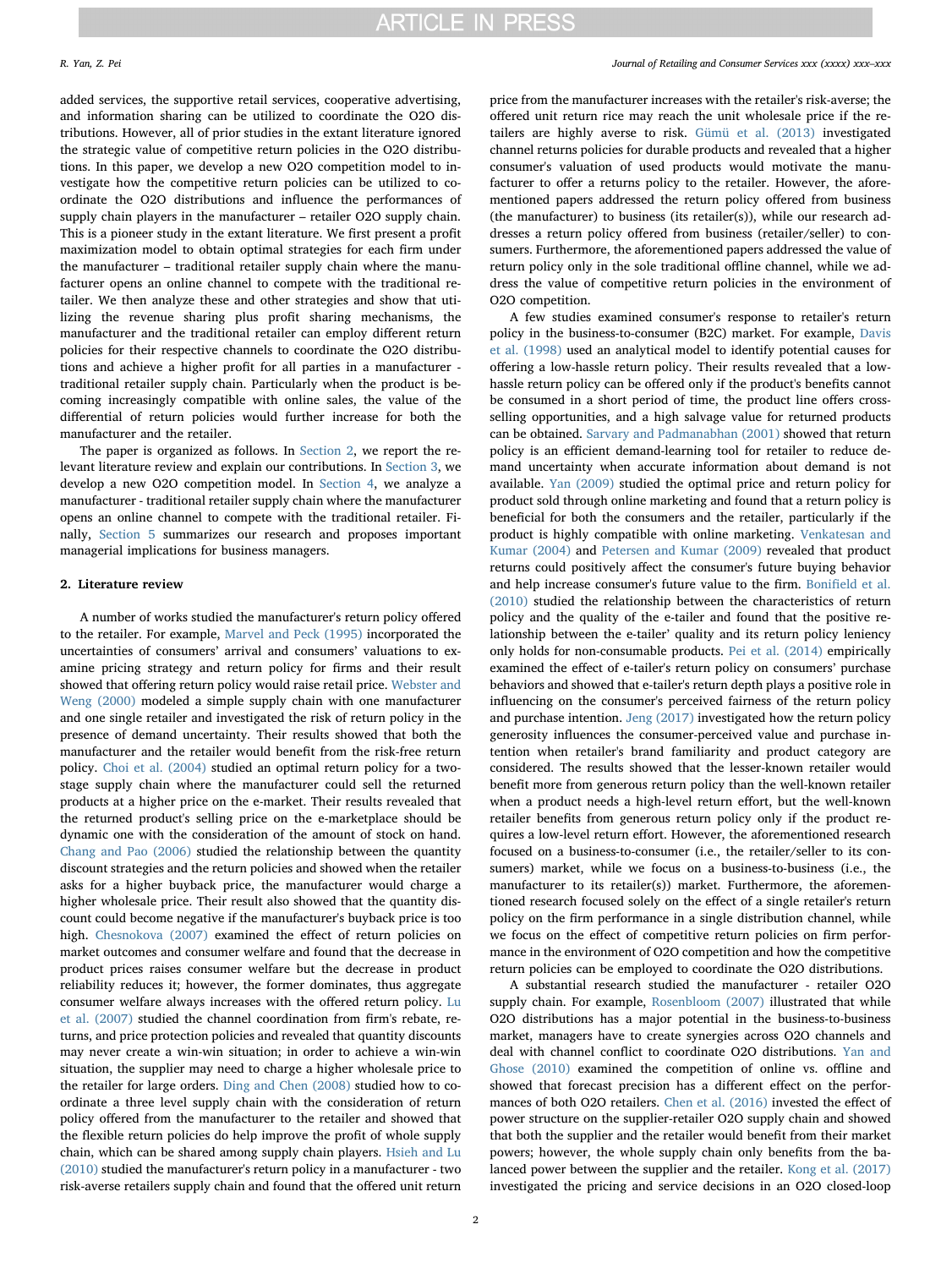supply chain and revealed that revenue-sharing contract helps both the manufacturer and the retailer achieve a Pareto result through lowering the wholesale price and raising the transfer payment coefficient. However, the aforementioned papers didn't address the important factor of product compatibility with online sales in the O2O competition, while we do.

While O2O competition is considered, the product compatibility with online sales significantly influences the demands of both O2O channels. The products which have a strong compatibility with online sales often sell well online (e.g., books, clothes, digital products, software, CDs, tickets, and computers). However, few vegetable, milk, beverages, autos, and real estates are sold online. An important question here is why some product categories do very well on the online sales but some others do not. The reason is that some products have characteristics that have synergies with the characteristics of the online sales, making it advantageous for consumers to buy these products from online. For instance, software does so well because the web allows consumers to download software from the online onto their computers. The digital nature of software is very compatible with the digital nature of the web. However, vegetable and milk are not compatible with online sales well because these products cannot be kept for fresh through FedEx, UPS, or USPS delivery and their returns almost are impossible. Some studies did address the O2O competition through considering the important factor of product compatibility with online sales. For example, [Balasubramanian \(1998\)](#page-7-29) developed a model to report the strategic implications of information diffusion when the online channel competes with the traditional retailers. However, his model can only be used to address the parallel competition between the online and traditional retailers and cannot be used to address any vertical relationship involving in the manufacturer – retailer(s) supply chain. Furthermore, [Balasubramanian \(1998\)](#page-7-29) also didn't consider any coordination mechanism for the O2O competition. [Chiang et al. \(2003\)](#page-7-3) showed that the wholesale price discount can be utilized to coordinate the O2O distributions when the manufacturer opens an online channel to compete with its retailer. [Pei and Yan \(2015\)](#page-7-7) demonstrated that the supportive retail services can be utilized to coordinate the O2O distributions and achieve a win-win result for both the manufacturer and the retailer. [Yan](#page-7-8) [et al. \(2016\)](#page-7-8) found that through the manufacturer's cooperative advertising and the supply chain players' information sharing, both the manufacturer and the retailer can improve their respective performances significantly in the O2O competition. However, the O2O competition models employed in [Chiang et al. \(2003\),](#page-7-3) [Pei and Yan \(2015\)](#page-7-7), and [Yan et al. \(2016\)](#page-7-8) all showed that the manufacturer's online channel is to push the retailer to drop its retail price, but not to sell any products through it. In the business market, many products (e.g., clothes, shoes, cigarettes, CDs, tickets, computers, digital products, electronics, smartphones, etc.) are sold well through the online channel and zero online sales are not realistic. Our research develops a new model to address this deficiency – no matter how small for the product compatibility with online sales, there would always be some sales volume in an online channel, which reflects a common business in practice.

To the best of our knowledge, our research is the first one to develop a new O2O competition model to address how the return policies in an O2O competitive market can be utilized to coordinate the O2O distributions and involve in revenue sharing plus profit sharing mechanisms in the extant literature. Specifically, our research addresses the following main questions:

- (a) In a manufacturer traditional retailer supply chain, when the manufacturer opens an online channel to compete with the traditional retailer, how does the differential of return policies influence the performances of both the manufacturer and the traditional retailer? What types of return policies should be employed by the manufacturer and the traditional retailer, respectively?
- (b) Given the consideration of product compatibility with online sales, if the optimal return policy the manufacturer would like to employ

R. Yan, Z. Pei *Journal of Retailing and Consumer Services xxx (xxxx) xxx–xxx*

<span id="page-2-1"></span>

Fig. 1. The manufacturer - traditional retailer O2O supply chain.

is in conflict with the optimal return policy the traditional retailer would like to employ, what coordinative mechanism(s) should be adopted to help coordinate the O2O distributions and thus a winwin result can be achieved?

Based on our results, we derive optimal marketing strategies for business managers to employ and thus they can benefit from our findings significantly.

In our research, the online channel is defined as the manufacturer's online channel. However, in the business market, traditional retailers (e.g., Wal-Mart, Target, BestBuy, etc.) also are using their online stores to complement the sales of their offline stores. Hence, in order to simplify the expression and eliminate any confusion, we define the traditional retailer's channel distribution, which includes the O2O stores, as one simple term – offline channel - in this paper.

### <span id="page-2-0"></span>3. Model framework

In this section, we study and analyze the supply chain structure as illustrated in [Fig. 1.](#page-2-1)

[Fig. 1](#page-2-1) represents a supply chain where the manufacturer sells a product to a traditional retailer and in the meantime, also sells the identical product directly through its own online channel to consumers. In the business market, many manufacturers, such as Lenovo, Dell Computer, Sony, Clarks, Nike, Cisco System, and P&G, are opening their own online channels to compete with their retailers ([Tsay and Agarwal,](#page-7-4) [2004; Amrouche and Yan, 2016](#page-7-4)). While analyzing this supply chain structure, we adopt a manufacturer-Stackelberg leader game. [Cotterill](#page-7-30) [and Putsis \(2000\)](#page-7-30) conducted an empirical study to show that the Stackelberg structure does reflect a strategic interaction between the manufacturer and the retailer(s).

#### 3.1. Model development

Consumers can purchase products either from the offline channel with a price  $p_2$  or directly from the online channel with a price  $p_1$ . In the meantime, the online and offline channels also offer a return policy to consumers respectively. The offered return policy from the offline channel is defined as  $r_2$  and the offered return policy from the online channel is defined as  $r_1$ . The differential of two return policies between the online and offline channels is defined as  $r$  ( $r = r_2 - r_1$ ,  $0 \le r < p_i$ )  $i = 1, 2$ ). If the return policy provided by the online channel is less generous, then more consumers will switch to the offline channel with a more generous return policy. Hence, following the similar assumption as in [Caminal and Vives \(1996\),](#page-7-31) we assume that higher *r* helps increase the demand of offline channel, but decreases the demand of online channel. As a result, the demand functions are assumed to be linear in price, cross-price effect, and the differential of return policies. Specifically, the demand functions are given as

$$
D_1 = \theta a - b p_1 + c p_2 - r \tag{1}
$$

$$
D_2 = (1 - \theta)a - bp_2 + cp_1 + r \tag{2}
$$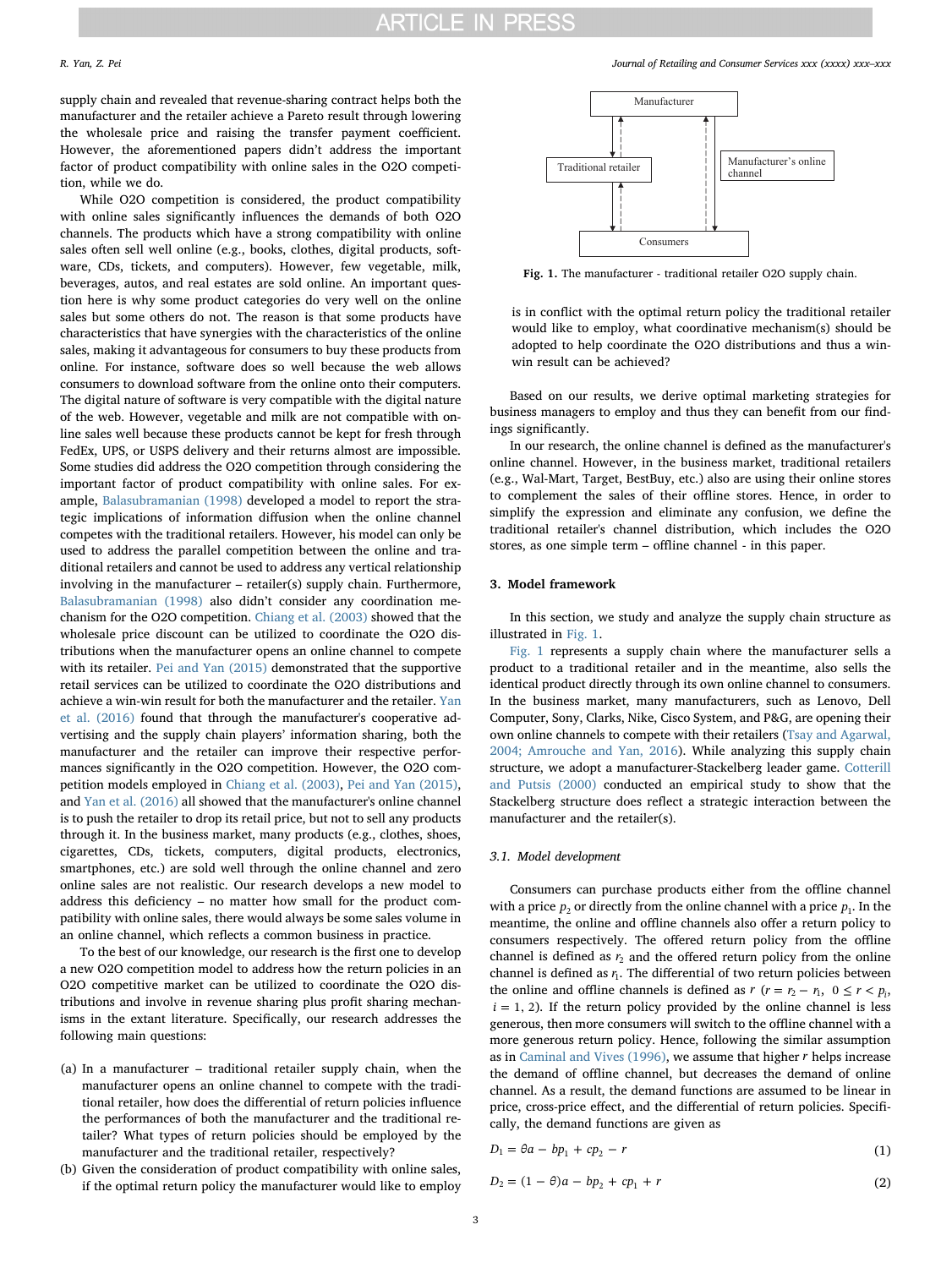Where,  $D_1$  is demand in the online channel and  $D_2$  is demand in the offline channel. The percentage of the primary demand *a* that goes to the online channel is  $\theta(0 < \theta < 1)$  (when the value of  $\theta$  is greater, the product compatibility with online sales is larger and more consumers would buy the product from the online channel), and  $(1 - \theta)$  is the percentage of primary demand that goes to the offline channel. The direct-price effect *b* is normalized to 1, which is rather a standard assumption in economics (e.g., [Cotterill and Putsis, 2001](#page-7-32); [Amrouche and](#page-7-33) [Zaccour, 2007](#page-7-33)).  $c(0 \le c \le b)$  represents cross-price effect and reflects the degree of channel competition between the online and offline channels (as *c* increases, the degree of channel competition between the online and offline channels increases).

Since  $\theta$  is closely related to the product compatibility with online sales, we thus assume that  $\theta = \frac{g}{2}(0 < g \le 1)$ , where *g* represents the product compatibility with online sales. A managerial interpretation is that the higher the compatibility of the product with online sales, the more the consumers would like to buy from the online channel and thus the higher is the baseline demand in the online channel. The value  $g = 0$  means that the product is not compatible with online sales at all. The value  $g = 1$  signifies that the product is perfectly compatible with online sales and the baseline online demand is equal to the baseline demand in the offline channel. [Kacen et al. \(2013\)](#page-7-34) showed empirically that the product compatibility with online sales is always less than 1 for many product categories. However, some products (e.g., digital music, airline tickets, CDs) are perfectly compatible with online sales. In other words, the product compatibility with online sales for these products would be equal to one. Furthermore, as product is more compatible with online sales, the channel competition between the online and offline channels would become more intense [\(Chiang et al., 2003](#page-7-3)). Thus including the product compatibility with online sales to the competition of online and offline channels (i.e., we assume that  $c = g$ ), we can rewrite the demand functions (1) and (2) as follows:

$$
D_1 = \frac{g}{2}a - p_1 + gp_2 - r \tag{3}
$$

$$
D_2 = \left(1 - \frac{g}{2}\right)a - p_2 + gp_1 + r \tag{4}
$$

#### <span id="page-3-0"></span>4. Analysis

We here consider a supply chain where the manufacturer opens an online channel to sell its product directly to consumers and in the meantime, sells the identical product to consumers through a traditional retailer. In the Stackelberg game, the manufacturer announces a wholesale price  $w$  and an online price  $p_1$  first to maximize its profit. In response to *w* and  $p_1$ , the traditional retailer offers a retail price  $p_2$  to maximize its own profit. In order to prevent the traditional retailer from buying through the online channel with a lower price, we assume that the wholesale price should not be higher than the online price (i.e.,  $p_1 \geq w$ ). The product has a unit cost of production *s*. To simplify exposition and maintain analytical tractability, we assume *s* = 0 without affecting the basic results. Thus the profit function for the manufacturer is given as

<span id="page-3-4"></span>
$$
M = p_1 D_1 + w D_2 \tag{5}
$$

The profit function for the traditional retailer is given as

$$
R = (p_2 - w)D_2 \tag{6}
$$

Given the above structure, we obtain the corresponding proposition as follows. Proofs are shown in [Appendix A](#page-6-0).

Proposition 1. In an O2O supply chain where the manufacturer opens an online channel to compete with the traditional retailer, the optimal pricing strategies and profits for the manufacturer and the traditional retailer are summarized in [Table 1.](#page-3-1)

R. Yan, Z. Pei *Journal of Retailing and Consumer Services xxx (xxxx) xxx–xxx*

# <span id="page-3-1"></span>Table 1

|  |  | Equilibrium results in a manufacturer – traditional retailer supply chain. |  |  |  |  |
|--|--|----------------------------------------------------------------------------|--|--|--|--|
|--|--|----------------------------------------------------------------------------|--|--|--|--|

| Wholesale price, w        |                                                     |
|---------------------------|-----------------------------------------------------|
|                           | $a(2+g(3-g))-2r(1-g)$                               |
|                           | $4(1 - g)(3 + g)$                                   |
| Online price, $p_1$       |                                                     |
|                           | $a(2+g(3-g))-2r(1-g)$                               |
|                           | $4(1 - g)(3 + g)$                                   |
| Traditional retail price, |                                                     |
| p <sub>2</sub>            | $a(14-9g+2g^2+g^3)+2r(5-4g-g^2)$                    |
|                           | $8(1 - g)(3 + g)$                                   |
| Manufacturer's profit,    |                                                     |
| M                         | $(a(2 + g(3 - g) - 2r(1 - g))^2)$                   |
|                           | $32(1 - g)(3 + g)$                                  |
| Traditional retailer's    |                                                     |
| profit, R                 | $(a(g(5 + g) - 10) - 2r(7 + g))^2$<br>$64(3 + g)^2$ |
|                           |                                                     |

The results in [Table 1](#page-3-1) show that when the manufacturer opens an online channel to compete with the traditional retailer, the optimal decisions for both the manufacturer and the traditional retailer are influenced by the differential of return policies.

# 4.1. The differential of return policies

First, we examine how the differential of return policies impacts on the profits of both the manufacturer and the traditional retailer. Based on our analysis, we obtain the corresponding proposition as follows. Proofs are shown in [Appendix B](#page-6-1).

<span id="page-3-2"></span>Proposition 2. In an O2O supply chain where the manufacturer opens an online channel to compete with the traditional retailer, the differential of return policies has a positive influence on the traditional retailer's profit but has a negative influence on the manufacturer's profit.

[Proposition 2](#page-3-2) shows some fresh findings. When the manufacturer opens an online channel to compete with the traditional retailer, the negative effect of the differential of return policies on the manufacturer's profit motivates the manufacturer to employ a generous return policy for its online channel in order to minimize the value of *r*. Furthermore, the positive effect of the differential of return policies shows that the traditional retailer benefits from the differential of return policies. Thus, in order to maximize the value of *r*, the traditional retailer also likes to offer a generous return policy to consumers. Consequently, both the manufacturer's online channel and the traditional retailer would like to employ a generous return policy for their respective channels.

# 4.2. The importance of product compatibility with online sales

Next, we examine if the product compatibility with online sales plays an important role on the effect of the differential of return policies on the profits of both the manufacturer and the traditional retailer. Thus we can see how the product compatibility with online sales influences the decision-makings of return policies. Based on our results, we have the corresponding proposition as follows. Proofs are shown in [Appendix C.](#page-6-2)

<span id="page-3-3"></span>Proposition 3. In an O2O supply chain where the manufacturer opens an online channel to compete with the traditional retailer, the negative effect of the differential of return policies on the manufacturer's profit increases for the manufacturer but the positive effect of the differential of return policies decreases for the traditional retailer as the product compatibility with online sales increases.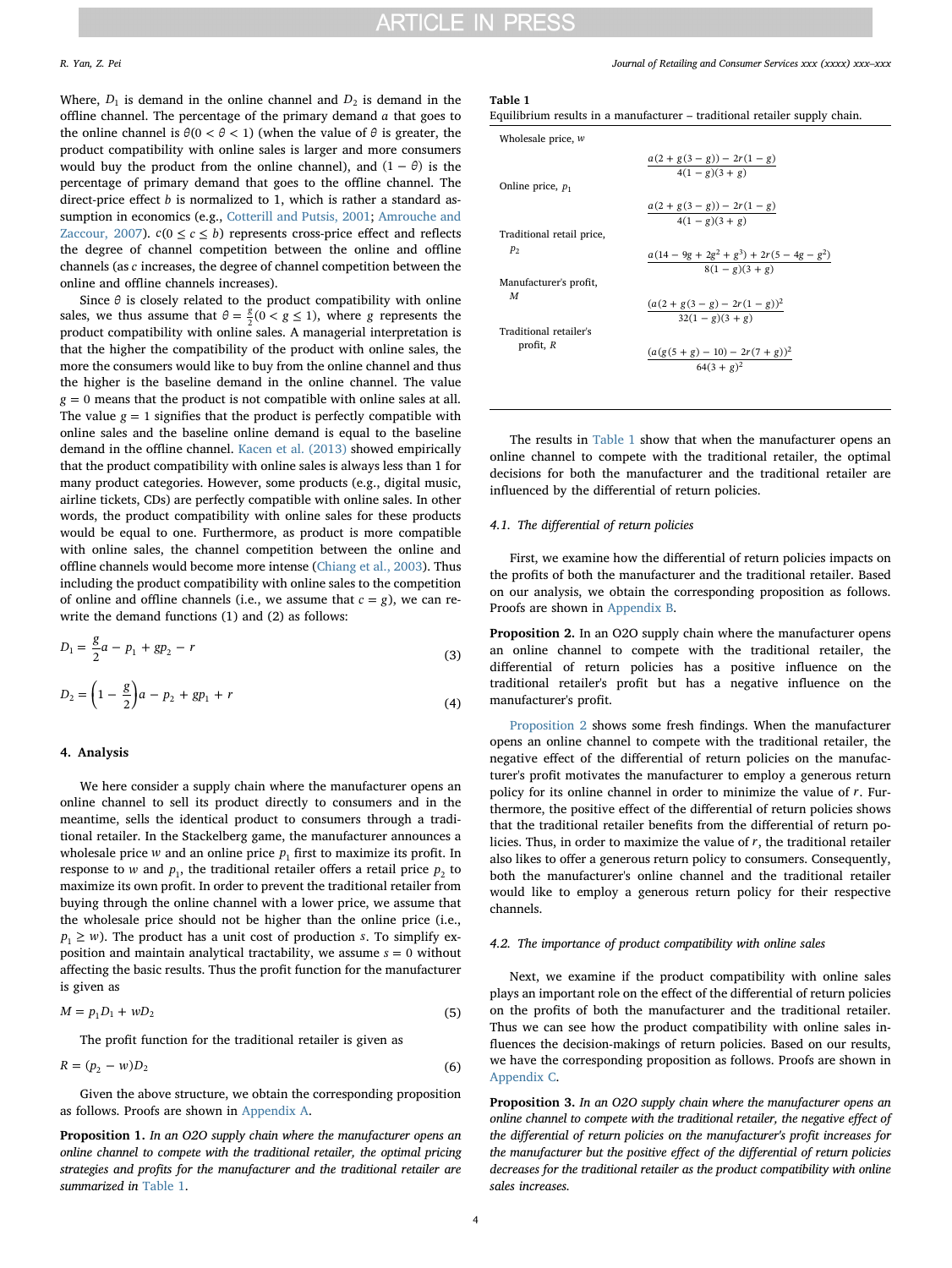[Proposition 3](#page-3-3) indicates that any increase in the product compatibility with online sales makes both the manufacturer and the traditional retailer benefit less from the differential of return policies. Since the differential of return policies has a greater negative impact on the manufacturer's profit as the product compatibility with online sales increases, the manufacturer would like to employ a generous return policy for its online channel. To the traditional retailer, the differential of return policies contributes less profit to the traditional retailer as the product compatibility with online sales increases. Hence, the traditional retailer would like to employ a generous return policy as its optimum return policy to counter the threat of online channel. In general, given the consideration of the product compatibility with online sales, both the manufacturer and the traditional retailer would like to employ a generous return policy for their respective channels.

However, if the offered return policies from the manufacturer's online channel and traditional retailer are the same, the channel competition will become more intense and thus leads to serious channel conflict (particularly when the product is highly compatible with online sales), which may have an effect of lowering the profits of all parties. It is, therefore, to the manufacturer's benefit to decrease channel conflict. Hence, the important question is if the manufacturer can employs a strict return policy for its online channel and the traditional retailer can employ a generous return policy for the offline channel, so that the channel competition between the manufacturer's online channel and the traditional retailer can be alleviated. However, the most important question is that when the different return policies are employed, can both the manufacturer and the traditional retailer achieve a higher profit respectively? Only if both the manufacturer and the traditional retailer have an opportunity to achieve a higher profit individually, would they like to employ different return policies for their respective channels. Since the manufacturer and the traditional retailer cannot achieve higher individual profits directly through employing different return policies, we then need to investigate how the differential of return policies impacts the performance of whole supply chain, given the consideration of product compatibility with online sales. If the whole supply chain does benefit from the differential of return policies, then both the manufacturer and the traditional retailer do have an opportunity to achieve a higher profit individually. Based on our results, we have the proposition as follows. Proofs are shown in [Appendix D.](#page-6-3)

<span id="page-4-0"></span>Proposition 4. In an O2O supply chain where the manufacturer opens an online channel to compete with the traditional retailer, the impact of the differential of return policies on the profit of whole supply chain increases as the product compatibility with online sales increases.

<span id="page-4-1"></span> $T<sub>2</sub>$   $L<sub>1</sub> < 0$ 

[Proposition 4](#page-4-0) shows a valuable and important result. The whole supply chain does benefit from the differential of return policies and larger differential of return policies contributes more profit increase to the whole supply chain. Particularly when the product is more compatible with online sales, the whole supply chain would benefit more. The profit increase due to the differential of return policies does provide a valuable opportunity for the manufacturer to employ a strict return policy for its online channel and the traditional retailer to employ a generous return policy to alleviate the channel competition and achieve a higher profit for the whole supply chain. Since higher profit is achieved for the whole supply chain, the manufacturer and the traditional retailer can negotiate with each other to share the increased profit gain through profit sharing mechanism and achieve a higher profit individually when they are employing different return policies for their respective channels. The profit sharing scheme proposed by [Yan](#page-7-6) [and Pei \(2015\)](#page-7-6) can be used by the manufacturer and the traditional retailer to cooperatively share the increased profit gain that will be accumulated from implementing the different return policies for O2O channels.

# 4.3. The value of revenue sharing

Next, the important question is if there is any mechanism the manufacturer can utilize to further improve the performance of whole supply chain, thus both the manufacturer and the traditional retailer can benefit much more through sharing the increased profit gain. Here we propose that the manufacturer can utilize the revenue sharing as an effective mechanism to improve the performance of whole supply chain. When revenue sharing strategy is implemented, the traditional retailer pays the manufacturer a wholesale price for each unit purchased plus a percentage of the sales revenue that the traditional retailer generates. The revenue sharing has been popular in practice and theory. For example, Blockbuster Inc. (a video retailer) shares a percentage (estimated in the range of 30–45%) of its revenue with its suppliers in return for a sharp drop in the wholesale price from \$65 to \$8 per tape ([Cachon and Lariviere, 2005](#page-7-35)). Another example is AT&T Wireless and Apple. The provider of the wireless iPhone AT&T shares a portion of its monthly rate with Apple for every purchased iPhone ([Cai,](#page-7-36) [2010\)](#page-7-36). As a result, the profit functions with revenue sharing can be written as follows:

<span id="page-4-2"></span>
$$
M^r = p_1 D_1 + (kp_2 + w)D_2 \tag{7}
$$

$$
R^r = ((1 - k)p_2 - w)D_2 \tag{8}
$$

Where,  $M<sup>r</sup>$  and  $R<sup>r</sup>$  are the manufacturer's profit and the traditional

| Wholesale price, $wr$                   |                                                                                           |
|-----------------------------------------|-------------------------------------------------------------------------------------------|
|                                         | $(1-k)(2a(2-(1-g)g) + ak(4-(2-g)g(1+g)) - 2r(1-g)(2-k(2+g)))$<br>$4(1 - r^2)(2 - k)$      |
| Online price, $p_1^r$                   |                                                                                           |
|                                         | $\frac{ag(3-g) - 2r(1-g)}{4(1-g^2)}$                                                      |
| Traditional retail price,               |                                                                                           |
| $p'_2$                                  | $a(6+g^3(1-k)-4k+g^2k-g(3-2k))+2r(1-g)(3+g(1-k)-2k)$<br>$4(1 - \sigma^2)(2 - k)$          |
| Manufacturer's profit,                  |                                                                                           |
| $M^r$                                   | $\frac{1}{16(1 - \sigma^2)(2 - k)}(a^2(4 - 4g + g^2(15 - 9k) + g^4(1 - k) - g^3(8 - 6k))$ |
|                                         | $+4ar(1 - g)(2 + g^2(1 - k) - g(5 - 3k) + 4r^2(1 - g)(3 - g(1 - k) - k))$                 |
| Traditional retailer's<br>profit, $R^r$ | $\frac{(1-k)(a(2-g) + 2r)^2}{16(2-k)^2}$                                                  |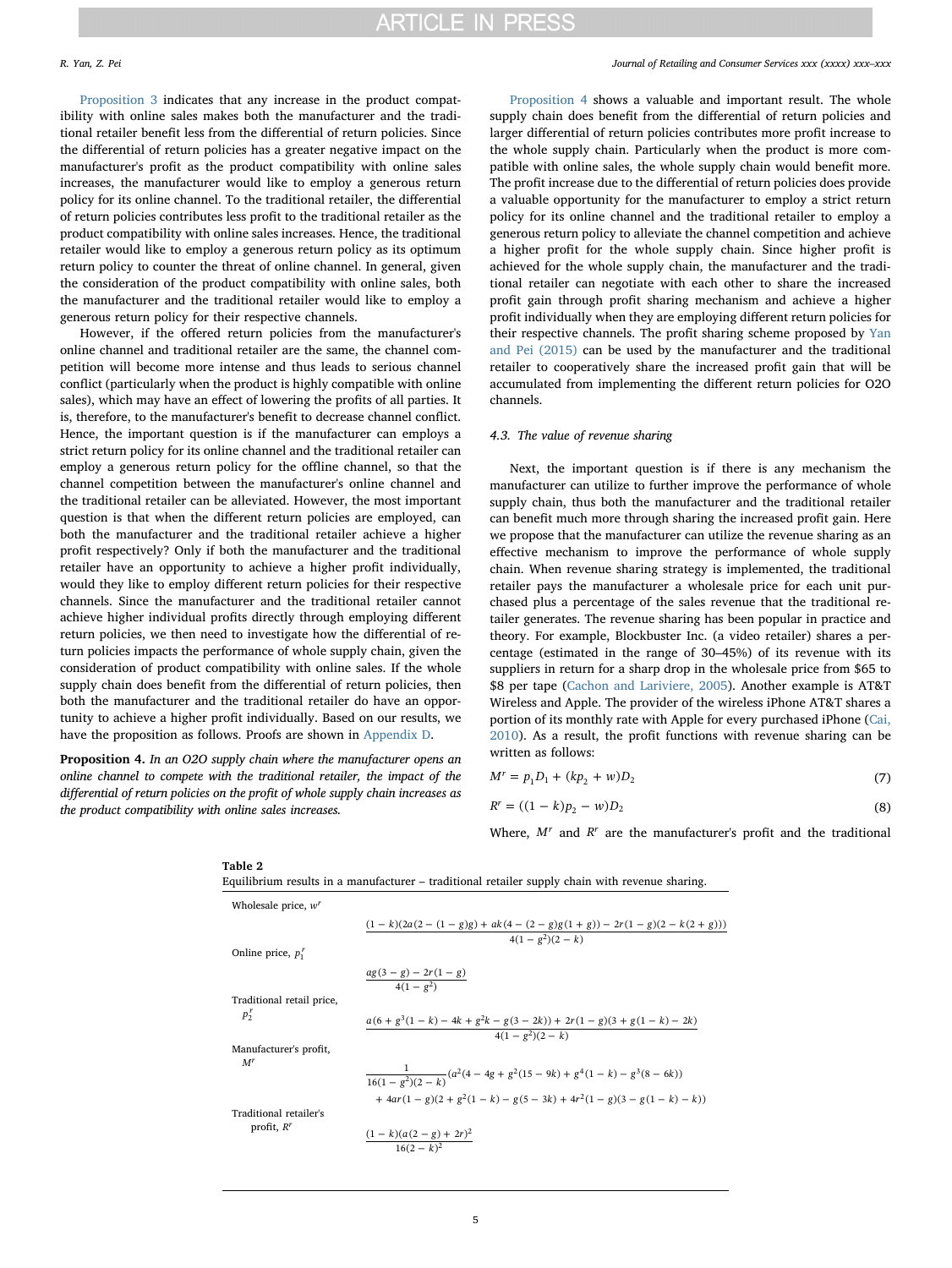R. Yan, Z. Pei *Journal of Retailing and Consumer Services xxx (xxxx) xxx–xxx*

retailer's profit with revenue sharing, respectively. The parameter  $k(0 < k < 1)$  represents the proportion of the traditional retailer's revenue that the manufacturer and the traditional retailer agree to share so that the manufacturer can apply its pricing incentive. Based on our analysis, we summarize the equilibrium results in [Table 2](#page-4-1). Proofs are shown in [Appendix E.](#page-6-4)

Here we examine how the revenue sharing influences the performances of each supply chain player and whole supply chain, respectively. Based on our analysis, we obtain corresponding proposition as follows. Proofs are shown in [Appendix F](#page-6-5).

<span id="page-5-1"></span>**Proposition 5.** (a) While revenue sharing is applied to a manufacturer  $$ traditional retailer supply chain where the manufacturer opens an online channel to compete with the traditional retailer, the manufacturer always benefits from revenue sharing (i.e., $M^r > M$ ); (b) the traditional retailer does not profit from the revenue sharing (i.e., $R^r < R$ ); However, (c) the whole supply chain always benefits from revenue sharing (i.e.,  $M^r + R^r > M + R$ .

[Proposition 5](#page-5-1) reveals some valuable findings. First, [proposition 5](#page-5-1) (a) and (b) show that revenue sharing is beneficial to the manufacturer, but it is not beneficial to the traditional retailer. However, [proposition 5](#page-5-1) (c) shows that revenue sharing is beneficial to the whole supply chain. Thus a win-win opportunity does exist for both the manufacturer and the traditional retailer through employing revenue sharing as an effective incentive mechanism to improve the performance of whole supply chain. The rationale is that the increased profit for the manufacturer is much more than the traditional retailer's profit loss due to implementing a revenue sharing strategy. Hence, the manufacturer can induce the traditional retailer to implement a revenue sharing strategy through another coordination mechanism - profit sharing proposed by [Yan and Pei \(2015\)](#page-7-6). As a result, a Pareto result through revenue sharing plus profit sharing mechanisms can be achieved for both the manufacturer and the traditional retailer. Hence, the important managerial implication is that when the manufacturer opens an online channel to compete with the traditional retailer, it needs to employ a strict return policy for its online channel but the traditional retailer needs to employ a generous return policy in the offline channel, and in the meantime, the manufacturer and the traditional retailer can utilize revenue sharing plus profit sharing as effective mechanisms to improve their respective profits.

#### <span id="page-5-0"></span>5. Conclusions and managerial implications

Return policy is not only of interest to academics but also economically important in the business world. Our study provides marketing scholars and practitioners with a new perspective about how the competitive return policies can be utilized to coordinate the O2O distributions and help improve the performances of all supply chain players. We extended prior research on the value of return policy by taking into account both competitive return policies and coordination mechanisms in the manufacturer – retailer O2O supply chain. Our study has great theoretical and academic contributions. First, our study enriches the principle agent theory [\(Bergen et al., 1992](#page-7-37)). In this study, we consider a manufacturer - retailer supply chain in which the manufacturer (principal) opens an online channel to compete with its retailer (agent) and study how the competitive return policies can be utilized to alleviate the O2O competition and achieve the optimum profits for both the manufacturer and the retailer, which make the principle agent relationship become more efficient. Second, literature has been showing increasingly interest in return policy ([Davis et al., 1998; Sarvary and](#page-7-18) [Padmanabhan, 2001; Yan, 2009; Venkatesan and Kumar, 2004](#page-7-18); Bonifi[eld et al., 2010;](#page-7-22) [Pei et al., 2014](#page-7-23); [Jeng, 2017;](#page-7-24) Venkatesan and Kumar, 2009). However, no prior study ever examines competitive return policies in the O2O distributions of manufacturer – retailer

supply chain in the extant literature, particularly given the consideration of product compatibility with online sales. Our study addresses this gap and makes important contributions to the literature.

Nowadays e-commerce is becoming more and more popular in the business market, many manufacturers would like to open their own online channels to sell products directly to consumers, which leads to channel competition and conflict between the manufacturer and the retailer since retail partners are concerned that the orders placed through a manufacturer's online channel might reduce their own sales. As a result, the important questions is that when the manufacturer opens an online channel to compete with its retailer, what effective strategies can be utilized to alleviate the O2O competition and help improve the performances of all supply chain players? In this research, we first develop a new O2O competition model and then make game theoretical analysis to study the value of competitive return policies and their strategic influences on profits of supply chain players under the manufacturer – traditional retailer supply chain where the manufacturer opens an online channel to compete with the traditional retailer. Our results show that utilizing the revenue sharing plus profit sharing mechanisms, the manufacturer and the retailer can employ different return policies for their respective channels to coordinate the O2O distributions and achieve higher profits for all parties in a manufacturer – traditional retailer supply chain. Particularly when the product is becoming increasingly compatible with online sales, the value of the differential of return policies would further increase for both the manufacturer and the retailer.

Our research addresses important issues and our findings provide valuable managerial implications for business managers to make right decisions and improve their respective performances. The most significant contribution is that our paper contributes to the substantial and growing research about the value of return policies in an O2O competitive market using a new developed analytical model. When O2O distributions are becoming more and more popular in the business market, it is managerially important to develop some valuable and novel model to address channel competition and consider some effective coordination mechanisms to improve channel coordination. In our research, we use a game theoretic model to show that the competitive return policies can be utilized to coordinate the O2O distributions under the help of some other coordination mechanisms, such as revenue sharing and profit sharing, and create a Pareto result for all supply chain players. In the business world, business managers can use the managerial insights derived from our research to improve their decisions and thus enhance their respective profits.

This research also has some limitations. For instance, many factors such as manufacturer's brand reputation may affect the power structure, coordination, and price decisions. In the future research, we can consider the manufacturer's brand reputation in the model and examine how the manufacturer's brand reputation could influence the decision of return policies. Further, although the power structure is indirectly considered in the form of bargaining power, we can investigate how the power structure influences the design of return policies. In addition, this research focuses on analytical modeling and there is no empirical examination. In the future, we can collect data to test our propositions. For example, data about online-compatibility of products such as computers, digital products, shoes, toothpastes, and so forth, are available in the business market and can be collected through market research as [Kacen et al. \(2013\)](#page-7-34) did. Furthermore, data about primary demand can be obtained from government's census. In addition, revenue sharing mechanism has been practiced in various industries, such as apparel, smartphones, movies, and so forth ([Cachon and Lariviere,](#page-7-35) [2005; Cai, 2010; Blair and Lafontaine, 2015\)](#page-7-35). Hence, empirical researchers can collect relevant data to test our analytical results and investigate whether the qualitative implications derived in our propositions can be generalized to empirical examinations.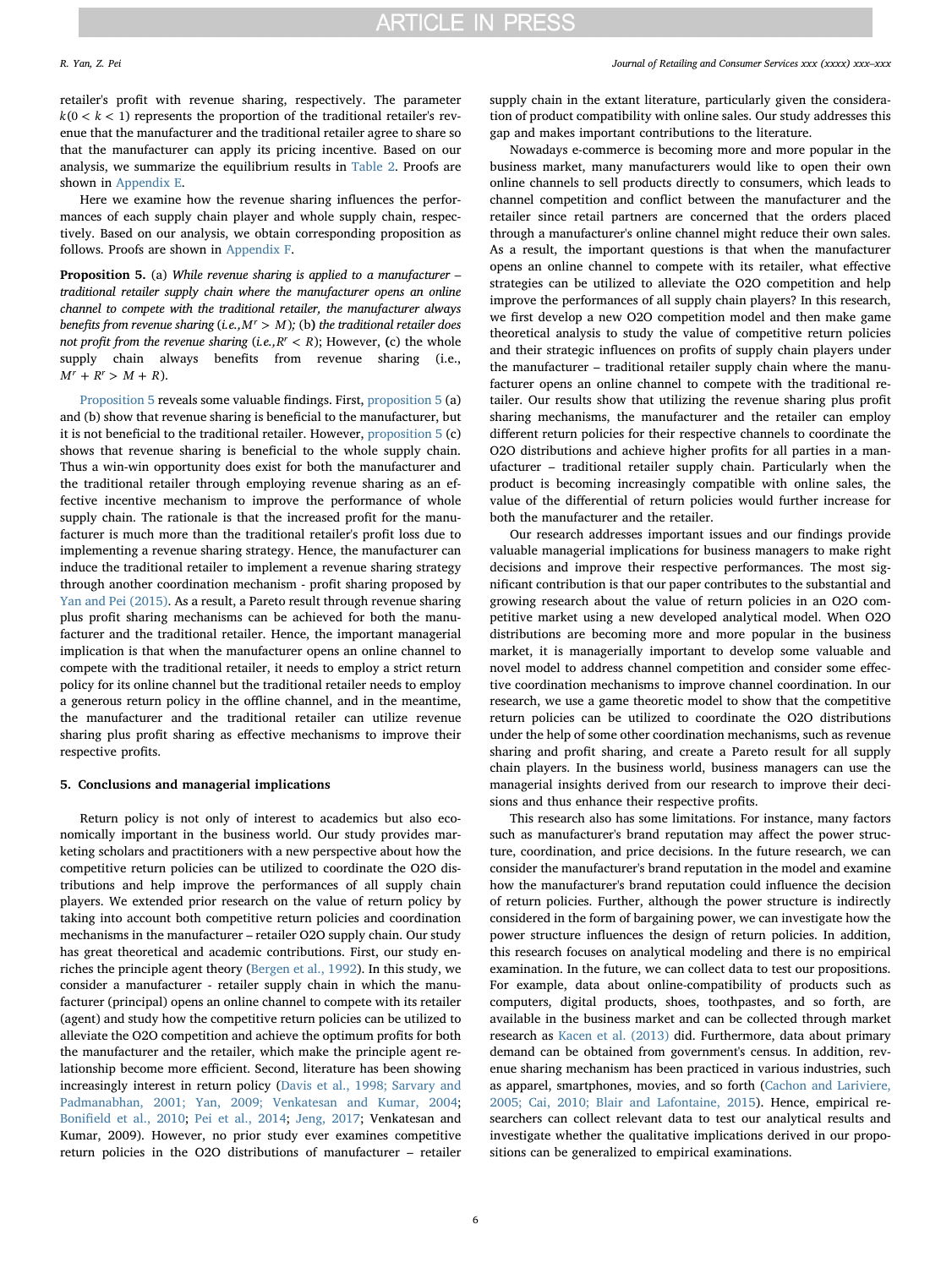# **ARTICLE IN PRESS**

#### Acknowledgement

\*The authors gratefully acknowledge special issue Editors, Dr.

### <span id="page-6-0"></span>Appendix A

R. Yan, Z. Pei *Journal of Retailing and Consumer Services xxx (xxxx) xxx–xxx*

Riadh Ladhari and Dr. Nizar Souiden, and two anonymous reviewers for their constructive comments and suggestions, which were instrumental in improving this paper.

In the first stage, the manufacturer maximizes its profit, given in Eq. [\(5\)](#page-3-4), subject to the retailer's best response function obtained by maximizing (6) with respect to  $p_2$ . Thus we get the retailer's response function as  $p_2 = \frac{a(2-g) + 2(gp_1 + r + w)}{4}$  $\frac{8p_1}{4}$ 

$$
w = \frac{a(2+g(3-g)) - 2r(1-g)}{4(1-g)(3+g)} \text{ and } p_1 = \frac{a(2+g(3-g)) - 2r(1-g)}{4(1-g)(3+g)}
$$

Substituting the above equation into *M* and maximizing, we obtain

Substituting the values of  $p_1$  and  $w$  into retail price and profit functions, we obtain

$$
p_2 = \frac{a(14 - 9g + 2g^2 + g^3) + 2r(5 - 4g - g^2)}{8(1 - g)(3 + g)}, \ M = \frac{(a(2 + g(3 - g) - 2r(1 - g))^2}{32(1 - g)(3 + g)}, \text{ and } R = \frac{(a(g(5 + g) - 10) - 2r(7 + g))^2}{64(3 + g)^2}
$$

# <span id="page-6-1"></span>Appendix B

Because  $M = \frac{(a(2+g(3-g)-2r(1-g))}{32(1-g)(3+g)}$  $32(1-g)(3+g)$  $\frac{2}{x}$  and  $R = \frac{(a(g(5+g)-10)-2r(7+g))}{64(3+g)^2}$  $(a (g (5 + g) - 10) - 2r (7 + g))$  $64(3 + g)$  $\frac{(2r(7+g))^2}{2}$ , by the differential of *M* and *R* on *r*, respectively, we obtain  $\partial M/\partial r = \frac{2r(1-g) + a(g^2 - 3g - 2)}{8(3 + g)} < \partial \partial R/\partial r = \frac{(7 + g)(a(10 - 5g - g^2) + 2r(7 + g))}{16(3 + g)^2} > 0$ 2

Thus, [Proposition 2](#page-3-2) is proved.

# <span id="page-6-2"></span>Appendix C

From [Appendix B](#page-6-1), we have  $\partial M/\partial r = \frac{2r(1-g) + a(g^2 - 3g - 2)}{8(3+g)} < 0$  $8(3 + g)$  $\frac{(2-3g-2)}{g}$  < 0 and  $\frac{\partial R}{\partial r} = \frac{(7+g)(a(10-5g-g^2)+2r(7+g))}{16(3+g)^2} > 0$  $(7+g)(a(10-5g-g^2)+2r(7+g))$  $16(3 + g)$ 2  $\mathbf{r}$ By the differential of  $\partial M/\partial r$  and  $\partial R/\partial r$  on *g*, respectively, we obtain

$$
\partial(\partial M/\partial r)/\partial g = \frac{a(7 - 6g - g^2) - 8r}{8(3 + g)^2} < 0 \partial(\partial R/\partial r)/\partial g = -\frac{a(215 + 47g + 9g^2 + g^3) - 16r(7 + g)}{16(3 + g)^3} < 0
$$

Therefore, [Proposition 3](#page-3-3) is proved.

### <span id="page-6-3"></span>Appendix D

$$
M = \frac{(a(2+g(3-g)-2r(1-g))^2}{32(1-g)(3+g)} \text{ and } R = \frac{(a(g(5+g)-10)-2r(7+g))^2}{64(3+g)^2}
$$

Following the same proof procedures as in Appendices B and C, we obtain  $\partial(\partial(M+R)/\partial r)/\partial g = \frac{55+1-g-g^2}{8(3+g)^2} > 0$  $55 + 1$  $8(3 + g)$  $\frac{-g^2}{r^2} > 0$ . Thus, [Proposition 4](#page-4-0) is proved.

# <span id="page-6-4"></span>Appendix E

In the first stage, the manufacturer maximizes its profit, given in Eq. [\(7\)](#page-4-2), subject to the retailer's best response function obtained by maximizing (8) with respect to  $p_2$ . Thus we get the retailer's response function as  $p_2^r = \frac{a(2-g) + 2(gp_1 + r + \frac{n}{1 - 1})}{4}$  $(2 - g) + 2(g p_1 + r + \frac{w_1}{1 - k})$ 4  $v_1 + r + \frac{w}{1 - k}$ 

Substituting the above equation into *M* and maximizing, we obtain

$$
w^{r} = \frac{(1-k)(2a(2-(1-g)g) + ak(4-(2-g)g(1+g)) - 2r(1-g)(2-k(2+g)))}{4(1-g^{2})(2-k)}p_{1}^{r} = \frac{ag(3-g) - 2r(1-g)}{4(1-g^{2})}
$$

Substituting the values of  $p_1^r$  and  $w^r$  into retail price and profit functions, we obtain

$$
p_2^r = \frac{a(6+g^3(1-k)-4k+g^2k-g(3-2k))+2r(1-g)(3+g(1-k)-2k)}{4(1-g^2)(2-k)}R^r = \frac{(1-k)(a(2-g)+2r)^2}{16(2-k)^2}M^r
$$
  
= 
$$
\frac{1}{16(1-g^2)(2-k)}(a^2(4-4g+g^2(15-9k)+g^4(1-k)-g^3(8-6k))+4ar(1-g)(2+g^2(1-k)-g(5-3k)) + 4r^2(1-g)(3-g(1-k)-k))
$$

### <span id="page-6-5"></span>Appendix F

Through comparing M, R, and M + R with M', R', and M' + R', respectively, and after some computations, we can prove that  $M' > M$ , R' < R, and  $M^r + R^r > M + R$ . Thus, [Proposition 5](#page-5-1) is proved.